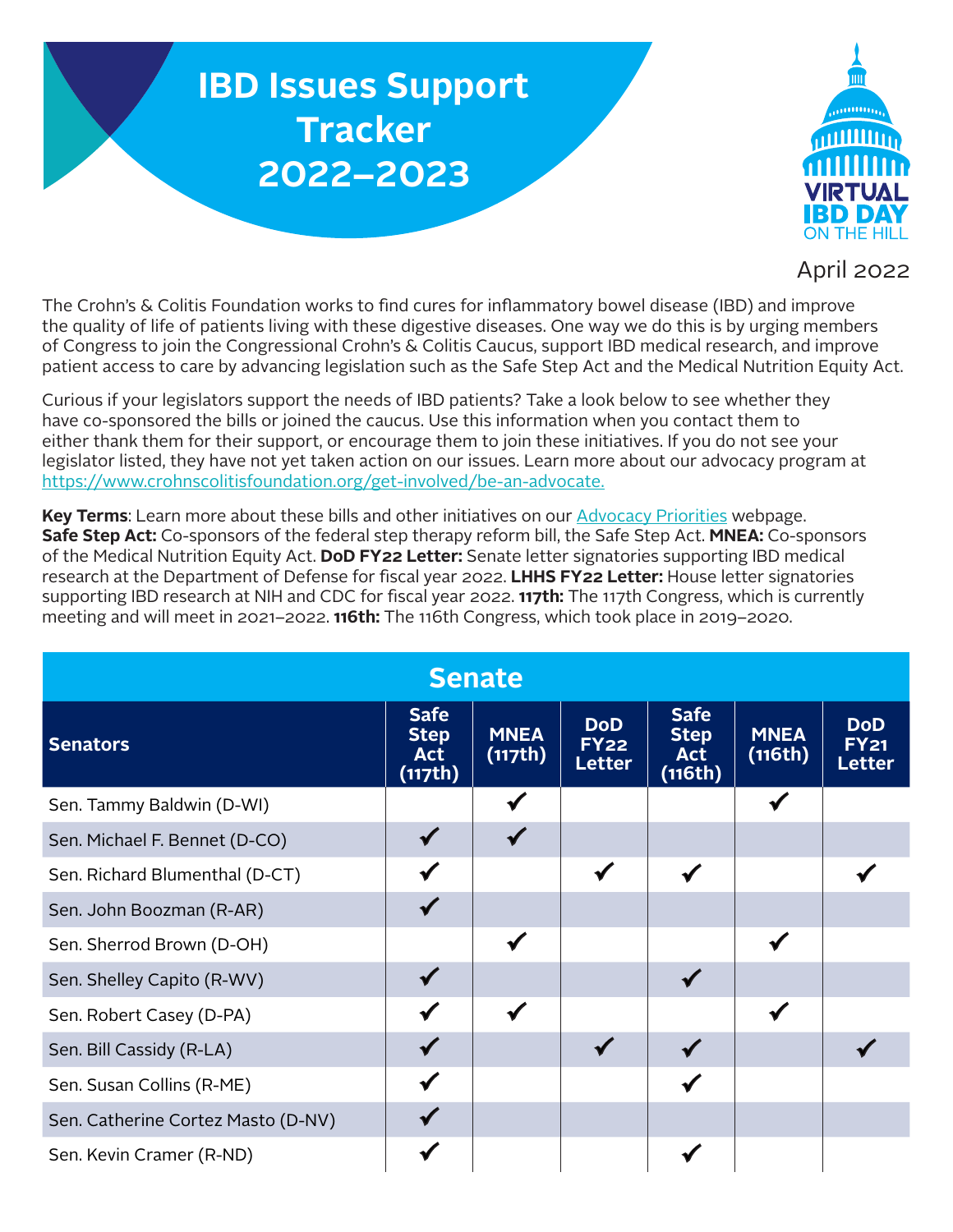|                                |                                                     | <b>Senate</b>          |                                            |                                                     |                        |                                            |
|--------------------------------|-----------------------------------------------------|------------------------|--------------------------------------------|-----------------------------------------------------|------------------------|--------------------------------------------|
| <b>Senators</b>                | <b>Safe</b><br><b>Step</b><br><b>Act</b><br>(117th) | <b>MNEA</b><br>(117th) | <b>DoD</b><br><b>FY22</b><br><b>Letter</b> | <b>Safe</b><br><b>Step</b><br><b>Act</b><br>(116th) | <b>MNEA</b><br>(116th) | <b>DoD</b><br><b>FY21</b><br><b>Letter</b> |
| Sen. Tammy Duckworth (D-IL)    |                                                     |                        |                                            |                                                     |                        |                                            |
| Sen. Joni Ernst (R-IA)         |                                                     |                        |                                            |                                                     |                        |                                            |
| Sen. Kirsten Gillibrand (D-NY) |                                                     |                        |                                            |                                                     |                        |                                            |
| Sen. Chuck Grassley (R-IA)     |                                                     |                        |                                            |                                                     |                        |                                            |
| Sen. Maggie Hassan (D-NH)      |                                                     |                        |                                            |                                                     |                        |                                            |
| Sen. Mazie Hirono (D-HI)       |                                                     |                        |                                            |                                                     |                        |                                            |
| Sen. Cindy Hyde-Smith (R-MS)   |                                                     |                        |                                            |                                                     |                        |                                            |
| Sen. Mark Kelly (D-AZ)         |                                                     |                        |                                            |                                                     |                        |                                            |
| Sen. John Kennedy (R-LA)       |                                                     |                        |                                            |                                                     |                        |                                            |
| Sen. Angus King (I-ME)         |                                                     |                        |                                            |                                                     |                        |                                            |
| Sen. Amy Klobuchar (D-MN)      |                                                     |                        |                                            |                                                     |                        |                                            |
| Sen. Cynthia M. Lummis (R-WY)  |                                                     |                        |                                            |                                                     |                        |                                            |
| Sen. Edward Markey (D-MA)      |                                                     |                        |                                            |                                                     |                        |                                            |
| Sen. Roger W. Marshall (R-KS)  |                                                     |                        |                                            |                                                     |                        |                                            |
| Sen. Jeff Merkley (D-OR)       |                                                     |                        |                                            |                                                     |                        |                                            |
| Sen. Jerry Moran (R-KS)        |                                                     |                        |                                            |                                                     |                        |                                            |
| Sen. Lisa Murkowski (R-AK)     |                                                     |                        |                                            |                                                     |                        |                                            |
| Sen. Jon Ossoff (D-GA)         |                                                     |                        |                                            |                                                     |                        |                                            |
| Sen. Alex Padilla (D-CA)       |                                                     |                        |                                            |                                                     |                        |                                            |
| Sen. Gary Peters (D-MI)        |                                                     |                        |                                            |                                                     |                        |                                            |
| Sen. Jacky Rosen (D-NV)        |                                                     |                        |                                            |                                                     |                        |                                            |
| Sen. Tim Scott (R-SC)          |                                                     |                        |                                            |                                                     |                        |                                            |
| Sen. Jeanne Shaheen (D-NH)     |                                                     |                        |                                            |                                                     |                        |                                            |
| Sen. Krysten Sinema (D-AZ)     |                                                     |                        |                                            |                                                     |                        |                                            |
| Sen. Tina Smith (D-MN)         |                                                     |                        |                                            |                                                     |                        |                                            |
| Sen. Debbie Stabenow (D-MI)    |                                                     |                        |                                            |                                                     |                        |                                            |
| Sen. Jon Tester (D-MT)         |                                                     |                        |                                            |                                                     |                        |                                            |
| Sen. Thom Tillis (R-NC)        |                                                     |                        |                                            |                                                     |                        |                                            |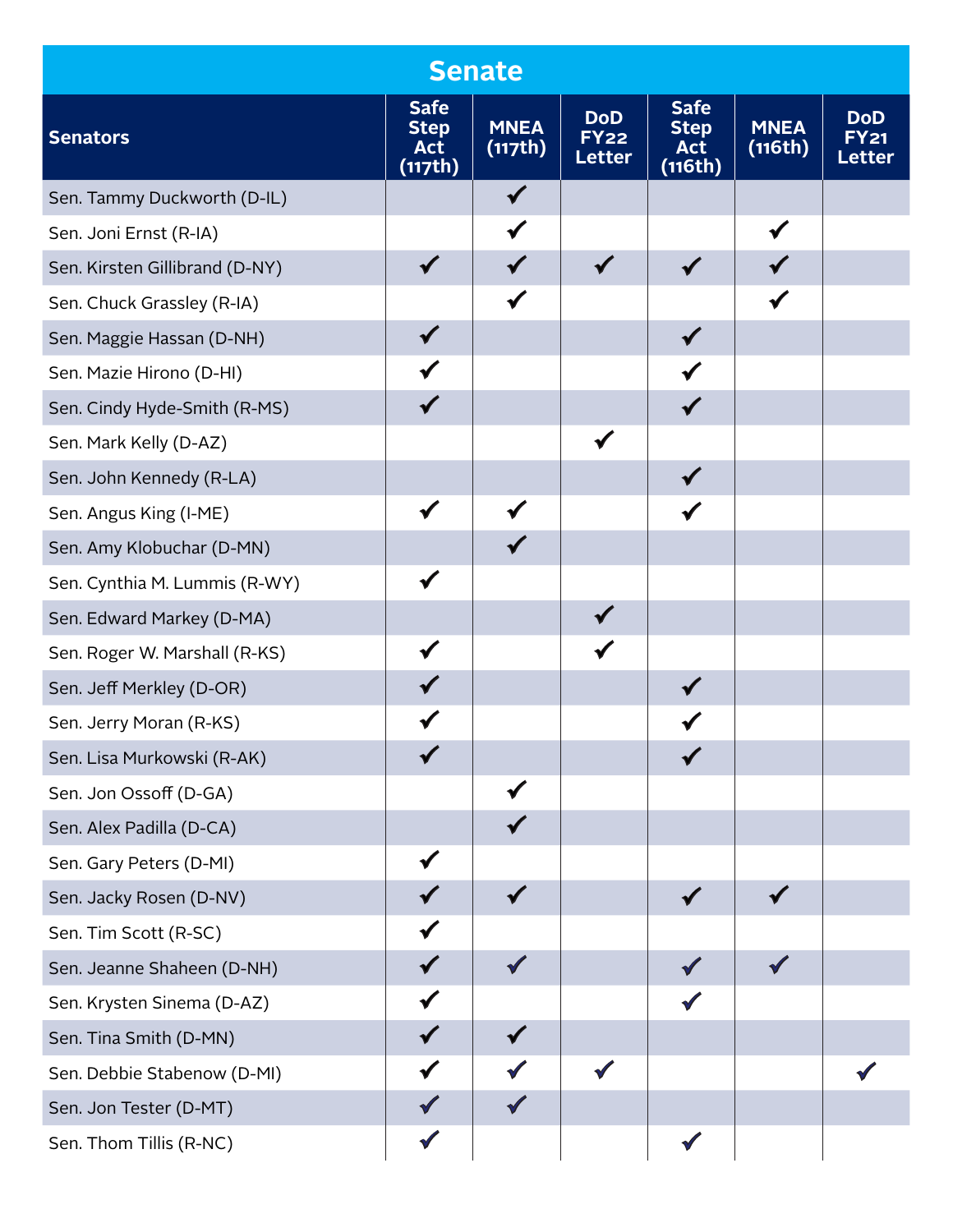| <b>Senate</b>                |                                                     |                        |                                            |                                                     |                        |                                     |  |  |  |  |  |
|------------------------------|-----------------------------------------------------|------------------------|--------------------------------------------|-----------------------------------------------------|------------------------|-------------------------------------|--|--|--|--|--|
| <b>Senators</b>              | <b>Safe</b><br><b>Step</b><br><b>Act</b><br>(117th) | <b>MNEA</b><br>(117th) | <b>DoD</b><br><b>FY22</b><br><b>Letter</b> | <b>Safe</b><br><b>Step</b><br><b>Act</b><br>(116th) | <b>MNEA</b><br>(116th) | <b>DoD</b><br><b>FY21</b><br>Letter |  |  |  |  |  |
| Sen. Chris Van Hollen (D-MD) |                                                     |                        |                                            |                                                     |                        |                                     |  |  |  |  |  |
| Sen. Elizabeth Warren (D-MA) |                                                     |                        |                                            |                                                     |                        |                                     |  |  |  |  |  |
| Sen. Raphael Warnock (D-GA)  |                                                     |                        |                                            |                                                     |                        |                                     |  |  |  |  |  |
| Sen. Roger F. Wicker (R-MS)  |                                                     |                        |                                            |                                                     |                        |                                     |  |  |  |  |  |

|                                     | <b>House of Representatives</b> |                                                     |                        |                                             |                                                     |                        |                       |
|-------------------------------------|---------------------------------|-----------------------------------------------------|------------------------|---------------------------------------------|-----------------------------------------------------|------------------------|-----------------------|
| <b>Representatives</b>              | <b>Caucus</b><br><b>Member</b>  | <b>Safe</b><br><b>Step</b><br><b>Act</b><br>(117th) | <b>MNEA</b><br>(117th) | <b>LHHS</b><br><b>FY22</b><br><b>Letter</b> | <b>Safe</b><br><b>Step</b><br><b>Act</b><br>(116th) | <b>MNEA</b><br>(116th) | <b>LHHS</b><br>Letter |
| Rep. Peter Aguilar (D-CA-31)        |                                 |                                                     |                        |                                             |                                                     |                        |                       |
| Rep. Rick Allen (R-GA-12)           |                                 |                                                     |                        |                                             |                                                     |                        |                       |
| Rep. Collin Allred (D-TX-32)        |                                 |                                                     |                        |                                             |                                                     |                        |                       |
| Rep. Mark Amodei (R-NV-2)           |                                 |                                                     |                        |                                             |                                                     |                        |                       |
| Rep. Jake Auchincloss (D-MA-4)      |                                 |                                                     |                        |                                             |                                                     |                        |                       |
| Rep. Cynthia Axne (D-IA-3)          |                                 |                                                     |                        |                                             |                                                     |                        |                       |
| Rep. Don Bacon (R-NE-2)             |                                 |                                                     |                        |                                             |                                                     |                        |                       |
| Rep. Nanette Barragán (D-CA-44)     |                                 |                                                     |                        |                                             |                                                     |                        |                       |
| Rep. Joyce Beatty (D-OH-3)          |                                 |                                                     |                        |                                             |                                                     |                        |                       |
| Rep. Ami Bera (D-CA-7)              |                                 |                                                     |                        |                                             |                                                     |                        |                       |
| Rep. Donald Beyer (D-VA-8)          |                                 |                                                     |                        |                                             |                                                     |                        |                       |
| Rep. Sanford Bishop (D-GA-2)        |                                 |                                                     |                        |                                             |                                                     |                        |                       |
| Rep. Earl Blumenauer (D-OR-3)       |                                 |                                                     |                        |                                             |                                                     |                        |                       |
| Rep. Lisa Blunt Rochester (D-DE-AL) |                                 |                                                     |                        |                                             |                                                     |                        |                       |
| Rep. Suzanne Bonamici (D-OR-1)      |                                 |                                                     |                        |                                             |                                                     |                        |                       |
| Rep. Carolyn Bourdeaux (D-GA-7)     |                                 |                                                     |                        |                                             |                                                     |                        |                       |
| Rep. Brendan F. Boyle (D-PA-2)      |                                 |                                                     |                        |                                             |                                                     |                        |                       |
| Rep. Kevin Brady (R-TX-8)           |                                 |                                                     |                        |                                             |                                                     |                        |                       |
| Rep. Julia Brownley (D-CA-26)       |                                 |                                                     |                        |                                             |                                                     |                        |                       |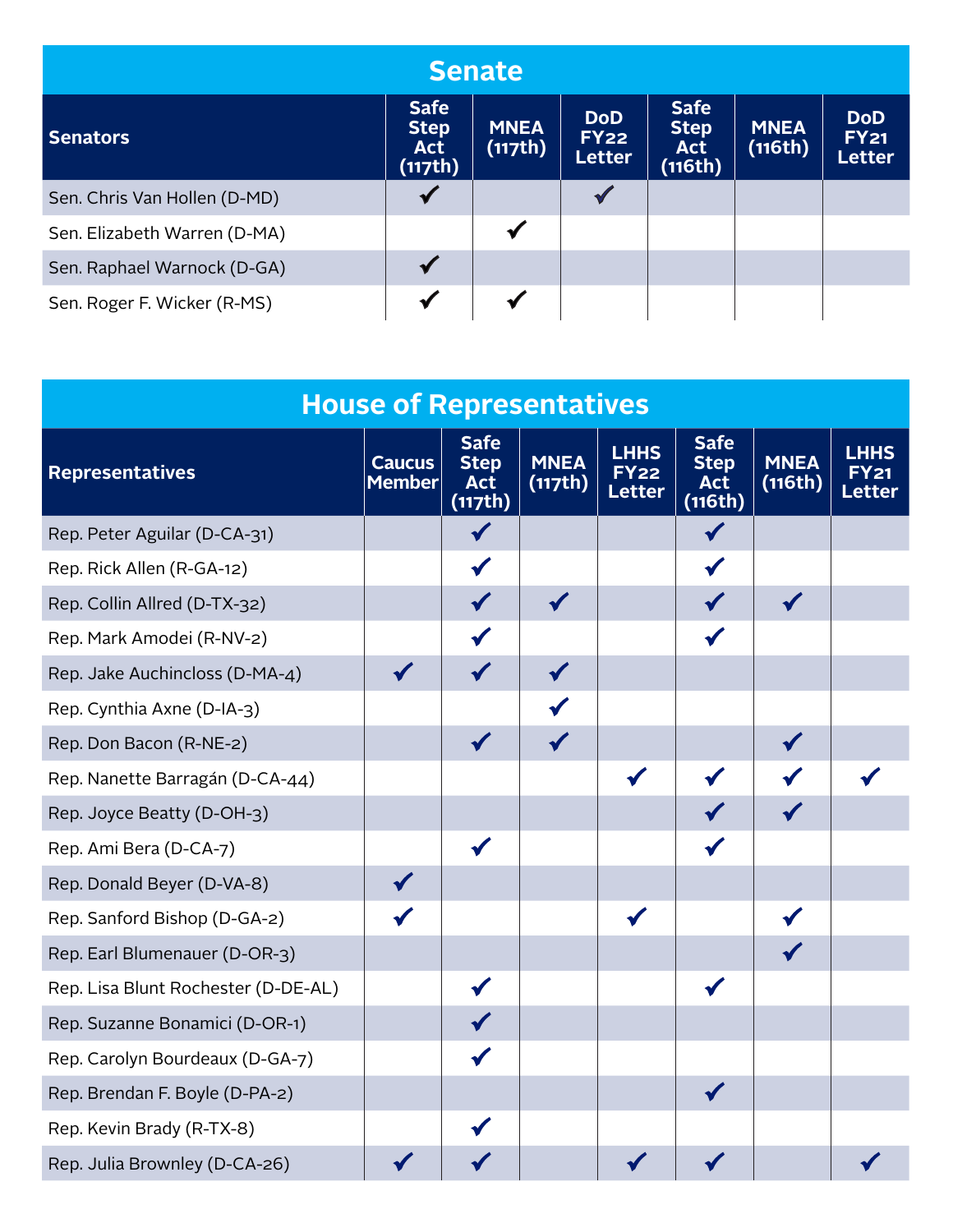|                                | <b>House of Representatives</b> |                                                     |                        |                                             |                                                     |                        |                       |
|--------------------------------|---------------------------------|-----------------------------------------------------|------------------------|---------------------------------------------|-----------------------------------------------------|------------------------|-----------------------|
| <b>Representatives</b>         | <b>Caucus</b><br><b>Member</b>  | <b>Safe</b><br><b>Step</b><br><b>Act</b><br>(117th) | <b>MNEA</b><br>(117th) | <b>LHHS</b><br><b>FY22</b><br><b>Letter</b> | <b>Safe</b><br><b>Step</b><br><b>Act</b><br>(116th) | <b>MNEA</b><br>(116th) | LHHS<br><b>Letter</b> |
| Rep. Larry Bucshon (R-IN-8)    |                                 |                                                     |                        |                                             |                                                     |                        |                       |
| Rep. Ted Budd (R-NC-13)        |                                 |                                                     |                        |                                             |                                                     |                        |                       |
| Rep. Michael Burgess (R-TX-26) |                                 |                                                     |                        |                                             |                                                     |                        |                       |
| Rep. Cheri Bustos (D-IL-17)    |                                 |                                                     |                        |                                             |                                                     |                        |                       |
| Rep. G.K. Butterfield (D-NC-1) |                                 |                                                     |                        |                                             |                                                     |                        |                       |
| Rep. Tony Cardenas (D-CA-29)   |                                 |                                                     |                        |                                             |                                                     |                        |                       |
| Rep. Ed Case (D-HI-1)          |                                 |                                                     |                        |                                             |                                                     |                        |                       |
| Rep. Joaquin Castro (D-TX-20)  |                                 |                                                     |                        |                                             |                                                     |                        |                       |
| Rep. Kathy Castor (D-FL-14)    |                                 |                                                     |                        |                                             |                                                     |                        |                       |
| Rep. Steve Chabot (R-OH-1)     |                                 |                                                     |                        |                                             |                                                     |                        |                       |
| Rep. Liz Cheney (R-WY-AL)      |                                 |                                                     |                        |                                             |                                                     |                        |                       |
| Rep. David Cicilline (D-RI-1)  |                                 |                                                     |                        |                                             |                                                     |                        |                       |
| Rep. Yvette D. Clarke (D-NY-9) |                                 |                                                     |                        |                                             |                                                     |                        |                       |
| Rep. Emanuel Cleaver (D-MO-5)  |                                 |                                                     |                        |                                             |                                                     |                        |                       |
| Rep. Steve Cohen (D-TN-9)      |                                 |                                                     |                        |                                             |                                                     |                        |                       |
| Rep. Tom Cole (R-OK-4)         |                                 |                                                     |                        |                                             |                                                     |                        |                       |
| Rep. James Comer (R-KY-1)      |                                 |                                                     |                        |                                             |                                                     |                        |                       |
| Rep. Gerald Connolly (D-VA-11) |                                 |                                                     |                        |                                             |                                                     |                        |                       |
| Rep. Joe Courtney (D-CT-2)     |                                 |                                                     |                        |                                             |                                                     |                        |                       |
| Rep. Angie Craig (D-MN-2)      |                                 |                                                     |                        |                                             |                                                     |                        |                       |
| Rep. Jason Crow (D-CO-6)       |                                 |                                                     |                        |                                             |                                                     |                        |                       |
| Rep. John R. Curtis (R-UT-3)   |                                 |                                                     |                        |                                             |                                                     |                        |                       |
| Rep. Sharice Davids (D-KS-3)   |                                 |                                                     |                        |                                             |                                                     |                        |                       |
| Rep. Danny Davis (D-IL-7)      |                                 |                                                     |                        |                                             |                                                     |                        |                       |
| Rep. Rodney Davis (R-IL-13)    |                                 |                                                     |                        |                                             |                                                     |                        |                       |
| Rep. Madeleine Dean (D-PA-4)   |                                 |                                                     |                        |                                             |                                                     |                        |                       |
| Rep. Peter DeFazio (D-OR-4)    |                                 |                                                     |                        |                                             |                                                     |                        |                       |
| Rep. Diana DeGette (D-CO-1)    |                                 |                                                     |                        |                                             |                                                     |                        |                       |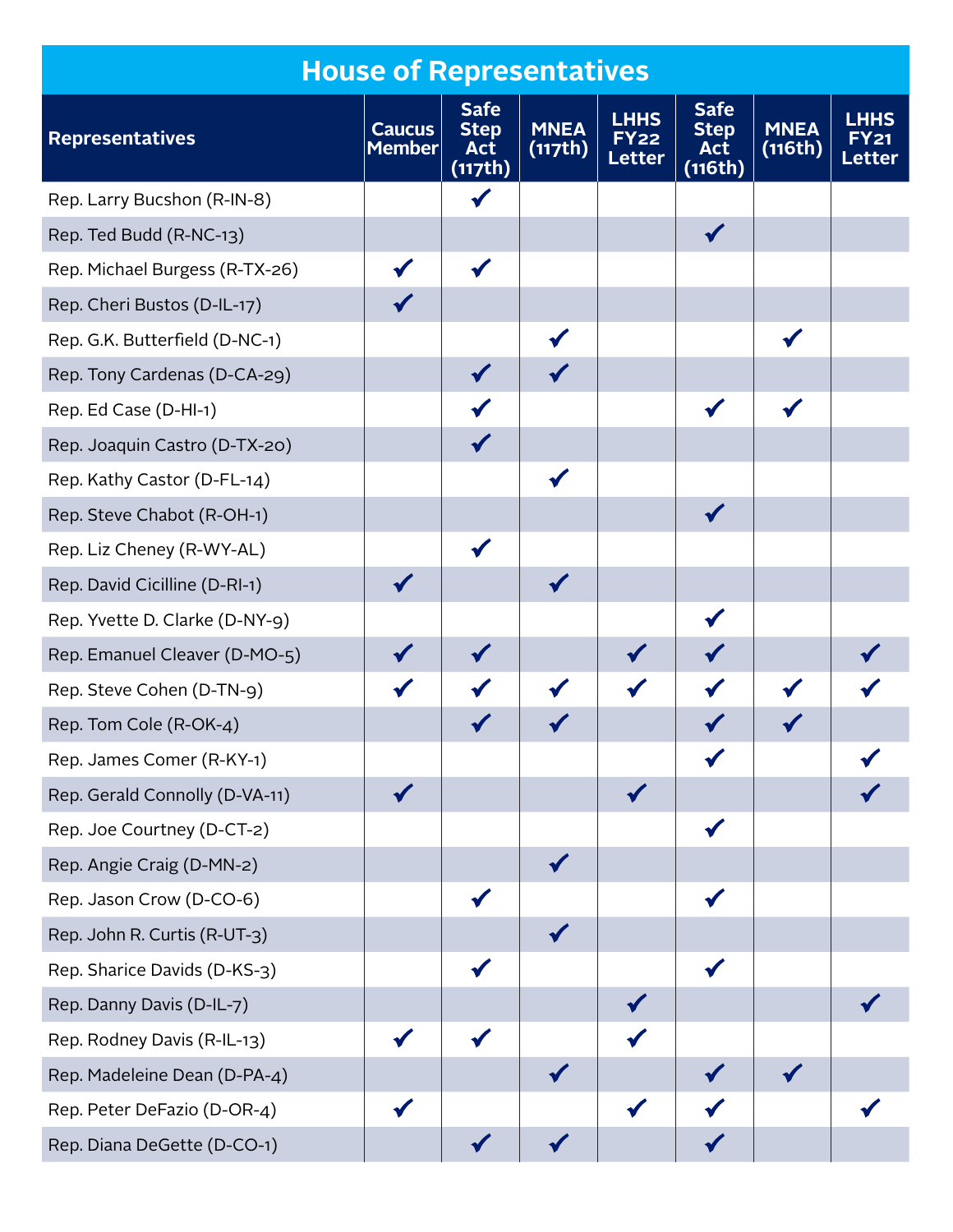|                                        | <b>House of Representatives</b> |                                                     |                        |                                             |                                                     |                        |                                       |
|----------------------------------------|---------------------------------|-----------------------------------------------------|------------------------|---------------------------------------------|-----------------------------------------------------|------------------------|---------------------------------------|
| <b>Representatives</b>                 | <b>Caucus</b><br><b>Member</b>  | <b>Safe</b><br><b>Step</b><br><b>Act</b><br>(117th) | <b>MNEA</b><br>(117th) | <b>LHHS</b><br><b>FY22</b><br><b>Letter</b> | <b>Safe</b><br><b>Step</b><br><b>Act</b><br>(116th) | <b>MNEA</b><br>(116th) | <b>LHHS</b><br>FY 21<br><b>Letter</b> |
| Rep. Suzan DelBene (D-WA-1)            |                                 |                                                     |                        |                                             |                                                     |                        |                                       |
| Rep. Antonio Delgado (D-NY-19)         |                                 |                                                     |                        |                                             |                                                     |                        |                                       |
| Rep. Mark DeSaulnier (D-CA-11)         |                                 |                                                     |                        |                                             |                                                     |                        |                                       |
| Rep. Theodore Deutch (D-FL-22)         |                                 |                                                     |                        |                                             |                                                     |                        |                                       |
| Rep. Mario Diaz-Balart (R-FL-25)       |                                 |                                                     |                        |                                             |                                                     |                        |                                       |
| Rep. Debbie Dingell (D-MI-12)          |                                 |                                                     |                        |                                             |                                                     |                        |                                       |
| Rep. Michael Doyle (D-PA-18)           |                                 |                                                     |                        |                                             |                                                     |                        |                                       |
| Rep. Neal Dunn (R-FL-2)                |                                 |                                                     |                        |                                             |                                                     |                        |                                       |
| Rep. Anna Eshoo (D-CA-18)              |                                 |                                                     |                        |                                             |                                                     |                        |                                       |
| Rep. Dwight Evans (D-PA-3)             |                                 |                                                     |                        |                                             |                                                     |                        |                                       |
| Rep. Drew Ferguson (R-GA-3)            |                                 |                                                     |                        |                                             |                                                     |                        |                                       |
| Rep. Brian Fitzpatrick (R-PA-1)        |                                 |                                                     |                        |                                             |                                                     |                        |                                       |
| Rep. Lizzie Fletcher (D-TX-7)          |                                 |                                                     |                        |                                             |                                                     |                        |                                       |
| Rep. Jeff Fortenberry (R-NE-1)         |                                 |                                                     |                        |                                             |                                                     |                        |                                       |
| Rep. Lois Frankel (D-FL-21)            |                                 |                                                     |                        |                                             |                                                     |                        |                                       |
| Rep. Ruben Gallego (D-AZ-7)            |                                 |                                                     |                        |                                             |                                                     |                        |                                       |
| Rep. John Garamendi (D-CA-3)           |                                 |                                                     |                        |                                             |                                                     |                        |                                       |
| Rep. Bob Gibbs (R-OH-7)                |                                 |                                                     |                        |                                             |                                                     |                        |                                       |
| Rep. Jared F. Golden (D-ME-2)          |                                 |                                                     |                        |                                             |                                                     |                        |                                       |
| Rep. Anthony Gonzalez (R-OH-16)        |                                 |                                                     |                        |                                             |                                                     |                        |                                       |
| Rep. Vicente Gonzalez (D-TX-15)        |                                 |                                                     |                        |                                             |                                                     |                        |                                       |
| Rep. Jenniffer Gonzalez-Colon (R-PR-1) |                                 |                                                     |                        |                                             |                                                     |                        |                                       |
| Rep. Paul Gosar (R-AZ-4)               |                                 |                                                     |                        |                                             |                                                     |                        |                                       |
| Rep. Josh Gottheimer (D-NJ-5)          |                                 |                                                     |                        |                                             |                                                     |                        |                                       |
| Rep. Garret Graves (R-LA-6)            |                                 |                                                     |                        |                                             |                                                     |                        |                                       |
| Rep. Al Green (D-TX-9)                 |                                 |                                                     |                        |                                             |                                                     |                        |                                       |
| Rep. Mark Green (R-TN-7)               |                                 |                                                     |                        |                                             |                                                     |                        |                                       |
| Rep. Raul Grijalva (D-AZ-3)            |                                 |                                                     |                        |                                             |                                                     |                        |                                       |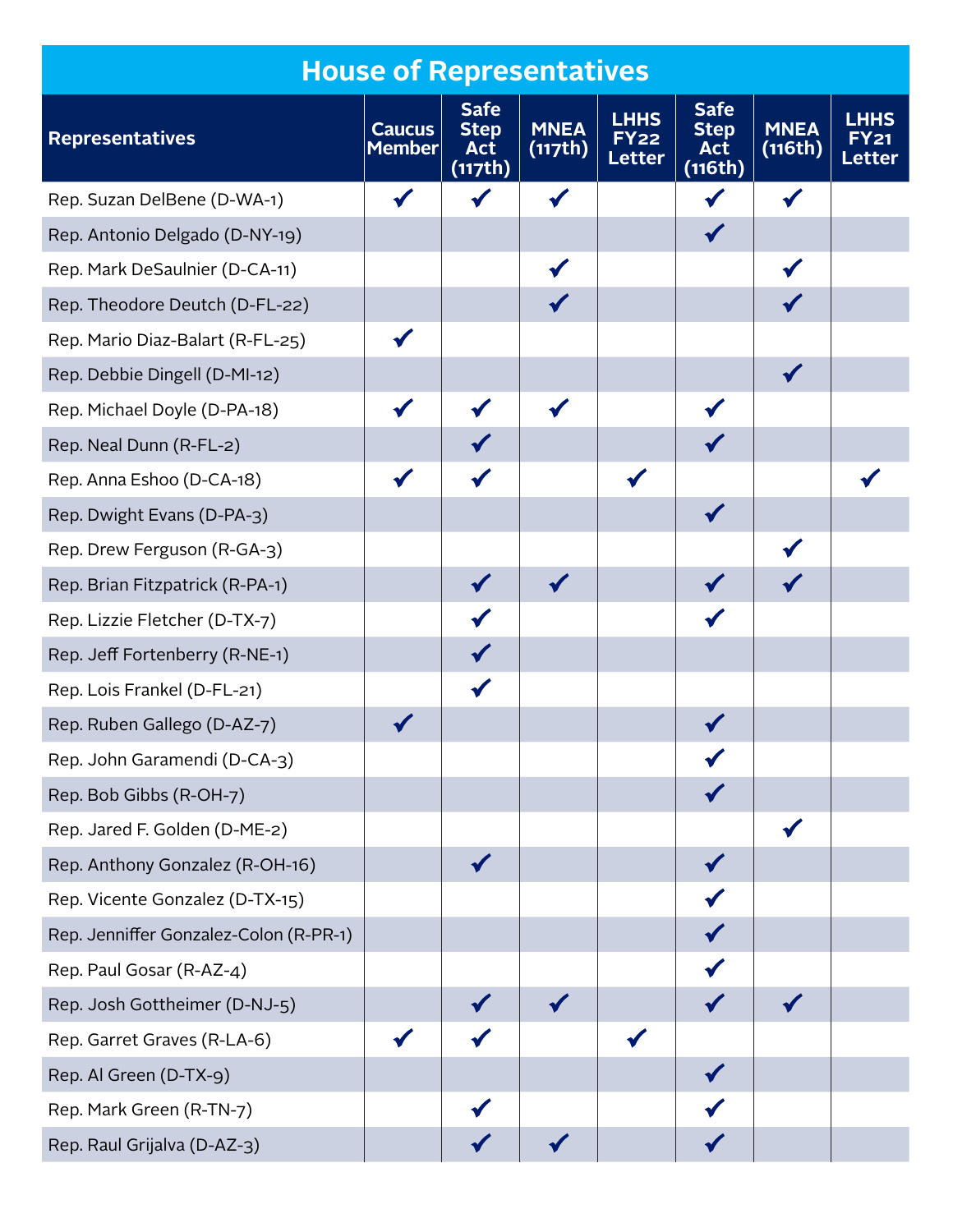|                                     | <b>House of Representatives</b> |                                                     |                        |                                      |                                                     |                        |                              |
|-------------------------------------|---------------------------------|-----------------------------------------------------|------------------------|--------------------------------------|-----------------------------------------------------|------------------------|------------------------------|
| <b>Representatives</b>              | <b>Caucus</b><br><b>Member</b>  | <b>Safe</b><br><b>Step</b><br><b>Act</b><br>(117th) | <b>MNEA</b><br>(117th) | <b>LHHS</b><br><b>FY22</b><br>Letter | <b>Safe</b><br><b>Step</b><br><b>Act</b><br>(116th) | <b>MNEA</b><br>(116th) | <b>LHHS</b><br><b>Letter</b> |
| Rep. Glenn Grothman (R-WI-6)        |                                 |                                                     |                        |                                      |                                                     |                        |                              |
| Rep. Michael Guest (R-MS-3)         |                                 |                                                     |                        |                                      |                                                     |                        |                              |
| Rep. Josh Harder (D-CA-10)          |                                 |                                                     | $\checkmark$           |                                      |                                                     |                        |                              |
| Rep. Andy Harris (R-MD-1)           |                                 |                                                     |                        |                                      |                                                     |                        |                              |
| Rep. Alcee Hastings (D-FL-20)       |                                 |                                                     |                        |                                      |                                                     |                        |                              |
| Rep. Jaime Herrera Beutler (R-WA-3) |                                 |                                                     |                        |                                      |                                                     |                        |                              |
| Rep. Jody Hice (R-GA-10)            |                                 |                                                     |                        |                                      |                                                     |                        |                              |
| Rep. Brian Higgins (D-NY-26)        |                                 |                                                     |                        |                                      |                                                     |                        |                              |
| Rep. J. French Hill (R-AR-2)        |                                 |                                                     |                        |                                      |                                                     |                        |                              |
| Rep. James Himes (D-CT-4)           |                                 |                                                     |                        |                                      |                                                     |                        |                              |
| Rep. Chrissy Houlahan (D-PA-6)      |                                 |                                                     |                        |                                      |                                                     |                        |                              |
| Rep. Ronny Jackson (R-TX-13)        |                                 |                                                     |                        |                                      |                                                     |                        |                              |
| Rep. Sheila Jackson Lee (D-TX-18)   |                                 |                                                     |                        |                                      |                                                     |                        |                              |
| Rep. Dusty Johnson (R-SD-AL)        |                                 |                                                     |                        |                                      |                                                     |                        |                              |
| Rep. Hank Johnson, Jr. (D-GA-4)     |                                 |                                                     |                        |                                      |                                                     |                        |                              |
| Rep. David Joyce (R-OH-14)          |                                 |                                                     |                        |                                      |                                                     |                        |                              |
| Rep. John Joyce (R-PA-13)           |                                 |                                                     |                        |                                      |                                                     |                        |                              |
| Rep. John Katko (R-NY-24)           |                                 |                                                     |                        |                                      |                                                     |                        |                              |
| Rep. William Keating (D-MA-9)       |                                 |                                                     |                        |                                      |                                                     |                        |                              |
| Rep. Fred Keller (R-PA-12)          |                                 |                                                     |                        |                                      |                                                     |                        |                              |
| Rep. Trent Kelly (R-MS-1)           |                                 |                                                     |                        |                                      |                                                     |                        |                              |
| Rep. Mike Kelly (R-PA-16)           |                                 |                                                     |                        |                                      |                                                     |                        |                              |
| Rep. Robin Kelly (D-IL-2)           |                                 |                                                     |                        |                                      |                                                     |                        |                              |
| Rep. Derek Kilmer (D-WA-6)          |                                 |                                                     |                        |                                      |                                                     |                        |                              |
| Rep. Andy Kim (D-NJ-3)              |                                 |                                                     |                        |                                      |                                                     |                        |                              |
| Rep. Ron Kind (D-WI-3)              |                                 |                                                     |                        |                                      |                                                     |                        |                              |
| Rep. Adam Kinzinger (R-IL-16)       |                                 |                                                     |                        |                                      |                                                     |                        |                              |
| Rep. Ann Kirkpatrick (D-AZ-2)       |                                 |                                                     |                        |                                      |                                                     |                        |                              |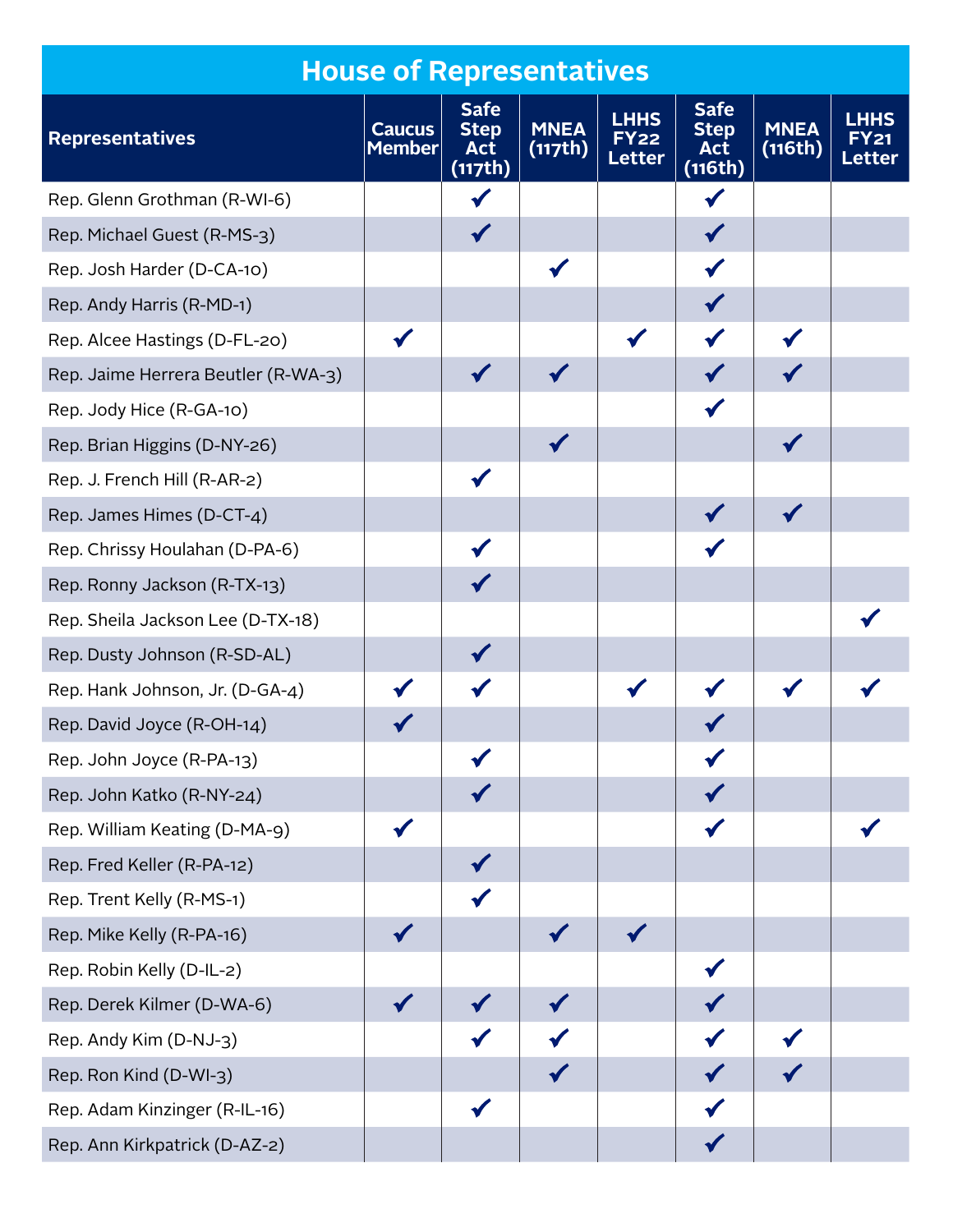|                                     | <b>House of Representatives</b> |                                                     |                        |                                             |                                                              |                        |                                       |
|-------------------------------------|---------------------------------|-----------------------------------------------------|------------------------|---------------------------------------------|--------------------------------------------------------------|------------------------|---------------------------------------|
| <b>Representatives</b>              | <b>Caucus</b><br><b>Member</b>  | <b>Safe</b><br><b>Step</b><br><b>Act</b><br>(117th) | <b>MNEA</b><br>(117th) | <b>LHHS</b><br><b>FY22</b><br><b>Letter</b> | <b>Safe</b><br><b>Step</b><br><b>Act</b><br>$\sqrt{(116th)}$ | <b>MNEA</b><br>(116th) | <b>LHHS</b><br>EY 21<br><b>Letter</b> |
| Rep. Raja Krishnamoorthi (D-IL-8)   |                                 |                                                     |                        |                                             |                                                              |                        |                                       |
| Rep. Ann Kuster (D-NH-2)            |                                 |                                                     |                        |                                             |                                                              |                        |                                       |
| Rep. Darin LaHood (R-IL-18)         |                                 |                                                     |                        |                                             |                                                              |                        |                                       |
| Rep. Conor Lamb (D-PA-17)           |                                 |                                                     |                        |                                             |                                                              |                        |                                       |
| Rep. Jim Langevin (D-RI-2)          |                                 |                                                     |                        |                                             |                                                              |                        |                                       |
| Rep. Rick Larsen (D-WA-2)           |                                 |                                                     |                        |                                             |                                                              |                        |                                       |
| Rep. John Larson (D-CT-1)           |                                 |                                                     |                        |                                             |                                                              |                        |                                       |
| Rep. Robert Latta (R-OH-5)          |                                 |                                                     |                        |                                             |                                                              |                        |                                       |
| Rep. Al Lawson (D-FL-5)             |                                 |                                                     |                        |                                             |                                                              |                        |                                       |
| Rep. Barbara Lee (D-CA-13)          |                                 |                                                     |                        |                                             |                                                              |                        |                                       |
| Rep. Andy Levin (D-MA-4)            |                                 |                                                     |                        |                                             |                                                              |                        |                                       |
| Rep. Mike Levin (D-CA-49)           |                                 |                                                     |                        |                                             |                                                              |                        |                                       |
| Rep. Ted Lieu (D-CA-33)             |                                 |                                                     |                        |                                             |                                                              |                        |                                       |
| Rep. Zoe Lofgren (D-CA-19)          |                                 |                                                     |                        |                                             |                                                              |                        |                                       |
| Rep. Billy Long (R-MO-7)            |                                 |                                                     |                        |                                             |                                                              |                        |                                       |
| Rep. Barry Loudermilk (R-GA-11)     |                                 |                                                     |                        |                                             |                                                              |                        |                                       |
| Rep. Alan S. Lowenthal (D-CA-47)    |                                 |                                                     |                        |                                             |                                                              |                        |                                       |
| Rep. Stephen Lynch (D-MA-8)         |                                 |                                                     |                        |                                             |                                                              |                        |                                       |
| Rep. Nancy Mace (R-SC-1)            |                                 |                                                     |                        |                                             |                                                              |                        |                                       |
| Rep. Tom Malinowski (D-NJ-7)        |                                 |                                                     |                        |                                             |                                                              |                        |                                       |
| Rep. Carolyn Maloney (D-NY-12)      |                                 |                                                     |                        |                                             |                                                              |                        |                                       |
| Rep. Sean Patrick Maloney (D-NY-18) |                                 |                                                     |                        |                                             |                                                              |                        |                                       |
| Rep. Kathy E. Manning (D-NC-6)      |                                 |                                                     |                        |                                             |                                                              |                        |                                       |
| Rep. Lucy McBath (D-GA-6)           |                                 |                                                     |                        |                                             |                                                              |                        |                                       |
| Rep. Betty McCollum (D-MN-4)        |                                 |                                                     |                        |                                             |                                                              |                        |                                       |
| Rep. A. Donald McEachin (D-VA-4)    |                                 |                                                     |                        |                                             |                                                              |                        |                                       |
| Rep. James McGovern (D-MA-2)        |                                 |                                                     |                        |                                             |                                                              |                        |                                       |
| Rep. Patrick McHenry (R-NC-10)      |                                 |                                                     |                        |                                             |                                                              |                        |                                       |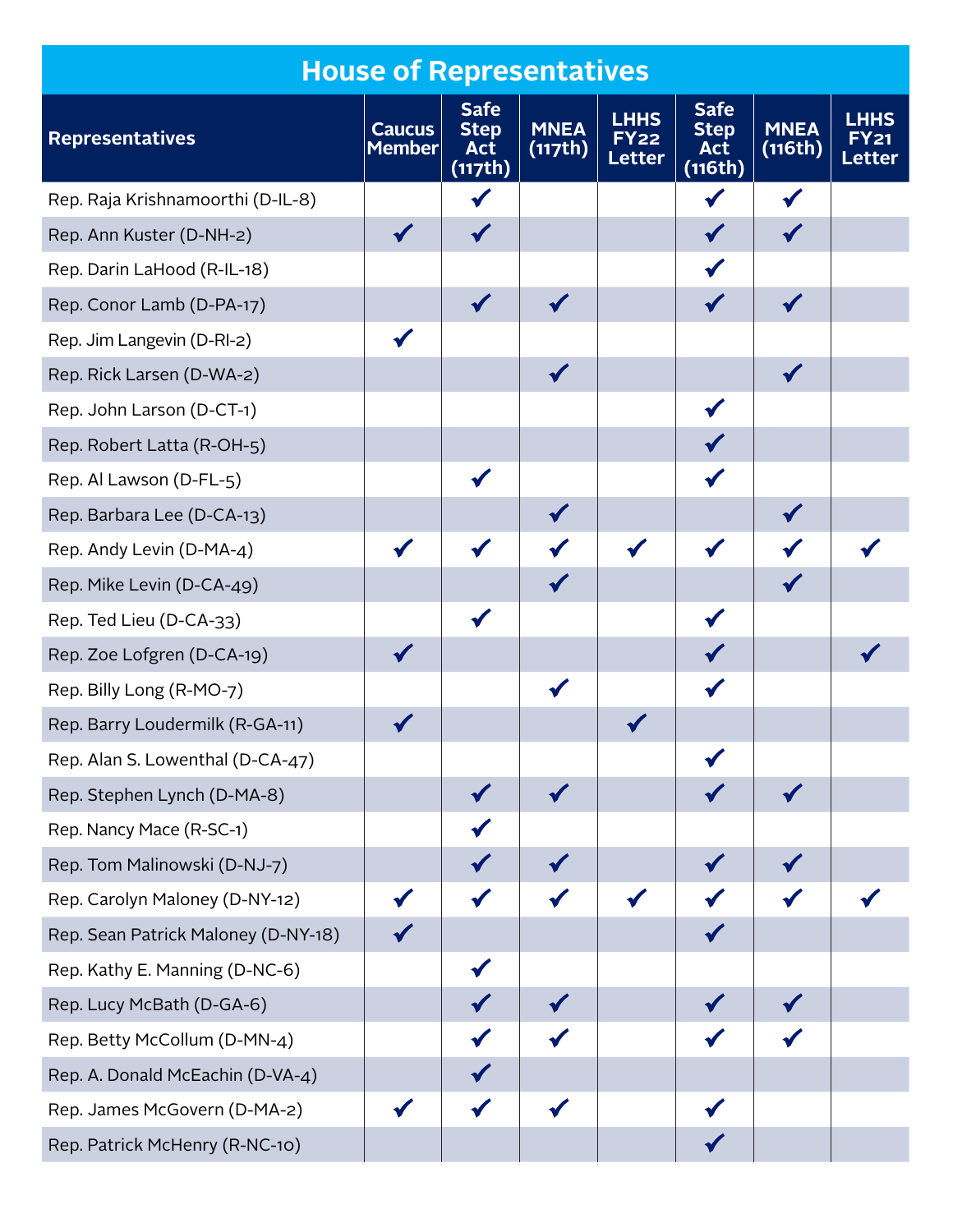|                                        | <b>House of Representatives</b> |                                                     |                        |                                             |                                                     |                        |                                       |
|----------------------------------------|---------------------------------|-----------------------------------------------------|------------------------|---------------------------------------------|-----------------------------------------------------|------------------------|---------------------------------------|
| <b>Representatives</b>                 | <b>Caucus</b><br><b>Member</b>  | <b>Safe</b><br><b>Step</b><br><b>Act</b><br>(117th) | <b>MNEA</b><br>(117th) | <b>LHHS</b><br><b>FY22</b><br><b>Letter</b> | <b>Safe</b><br><b>Step</b><br><b>Act</b><br>(116th) | <b>MNEA</b><br>(116th) | <b>LHHS</b><br>FY 21<br><b>Letter</b> |
| Rep. David McKinley (R-WV-1)           |                                 |                                                     |                        |                                             |                                                     |                        |                                       |
| Rep. McNerney (D-CA-9)                 |                                 |                                                     |                        |                                             |                                                     |                        |                                       |
| Rep. Grace Meng (D-NY-6)               |                                 |                                                     |                        |                                             |                                                     |                        |                                       |
| Rep. Mariannette Miller-Meeks (R-IA-2) |                                 |                                                     |                        |                                             |                                                     |                        |                                       |
| Rep. John R. Moolenaar (R-MI-4)        |                                 |                                                     |                        |                                             |                                                     |                        |                                       |
| Rep. Blake D. Moore (R-UT-1)           |                                 |                                                     |                        |                                             |                                                     |                        |                                       |
| Rep. Gwen Moore (D-WI-4)               |                                 |                                                     |                        |                                             |                                                     |                        |                                       |
| Rep. Joseph D. Morelle (D-NY-25)       |                                 |                                                     |                        |                                             |                                                     |                        |                                       |
| Rep. Seth Moulton (D-MA-6)             |                                 |                                                     |                        |                                             |                                                     |                        |                                       |
| Rep. Markwayne Mullin (R-OK-2)         |                                 |                                                     |                        |                                             |                                                     |                        |                                       |
| Rep. Gregory Murphy (R-NC-3)           |                                 |                                                     |                        |                                             |                                                     |                        |                                       |
| Rep. Stephanie Murphy (D-FL-7)         |                                 |                                                     |                        |                                             |                                                     |                        |                                       |
| Rep. Jerry Nadler (D-NY-10)            |                                 |                                                     |                        |                                             |                                                     |                        |                                       |
| Rep. Grace Napolitano (D-CA-32)        |                                 |                                                     |                        |                                             |                                                     |                        |                                       |
| Rep. Joe Neguse (D-CO-2)               |                                 |                                                     |                        |                                             |                                                     |                        |                                       |
| Rep. Eleanor Holmes Norton (D-DC-AL)   |                                 |                                                     |                        |                                             |                                                     |                        |                                       |
| Rep. Ilhan Omar (D-MN-5)               |                                 |                                                     |                        |                                             |                                                     |                        |                                       |
| Rep. Burgess Owens (R-UT-4)            |                                 |                                                     |                        |                                             |                                                     |                        |                                       |
| Rep. Steven Palazzo (R-MS-4)           |                                 |                                                     |                        |                                             |                                                     |                        |                                       |
| Rep. Chris Pappas (D-NH-1)             |                                 |                                                     |                        |                                             |                                                     |                        |                                       |
| Rep. Donald Payne (D-NJ-10)            |                                 |                                                     |                        |                                             |                                                     |                        |                                       |
| Rep. Greg Pence (R-IN-6)               |                                 |                                                     |                        |                                             |                                                     |                        |                                       |
| Rep. Ed Perlmutter (D-CO-7)            |                                 |                                                     |                        |                                             |                                                     |                        |                                       |
| Rep. Scott H. Peters (D-CA-52)         |                                 |                                                     |                        |                                             |                                                     |                        |                                       |
| Rep. Dean Phillips (D-MN-3)            |                                 |                                                     |                        |                                             |                                                     |                        |                                       |
| Rep. Chellie Pingree (D-ME-1)          |                                 |                                                     |                        |                                             |                                                     |                        |                                       |
| Rep. Mark Pocan (D-WI-2)               |                                 |                                                     |                        |                                             |                                                     |                        |                                       |
| Rep. Katie Porter (D-CA-45)            |                                 |                                                     |                        |                                             |                                                     |                        |                                       |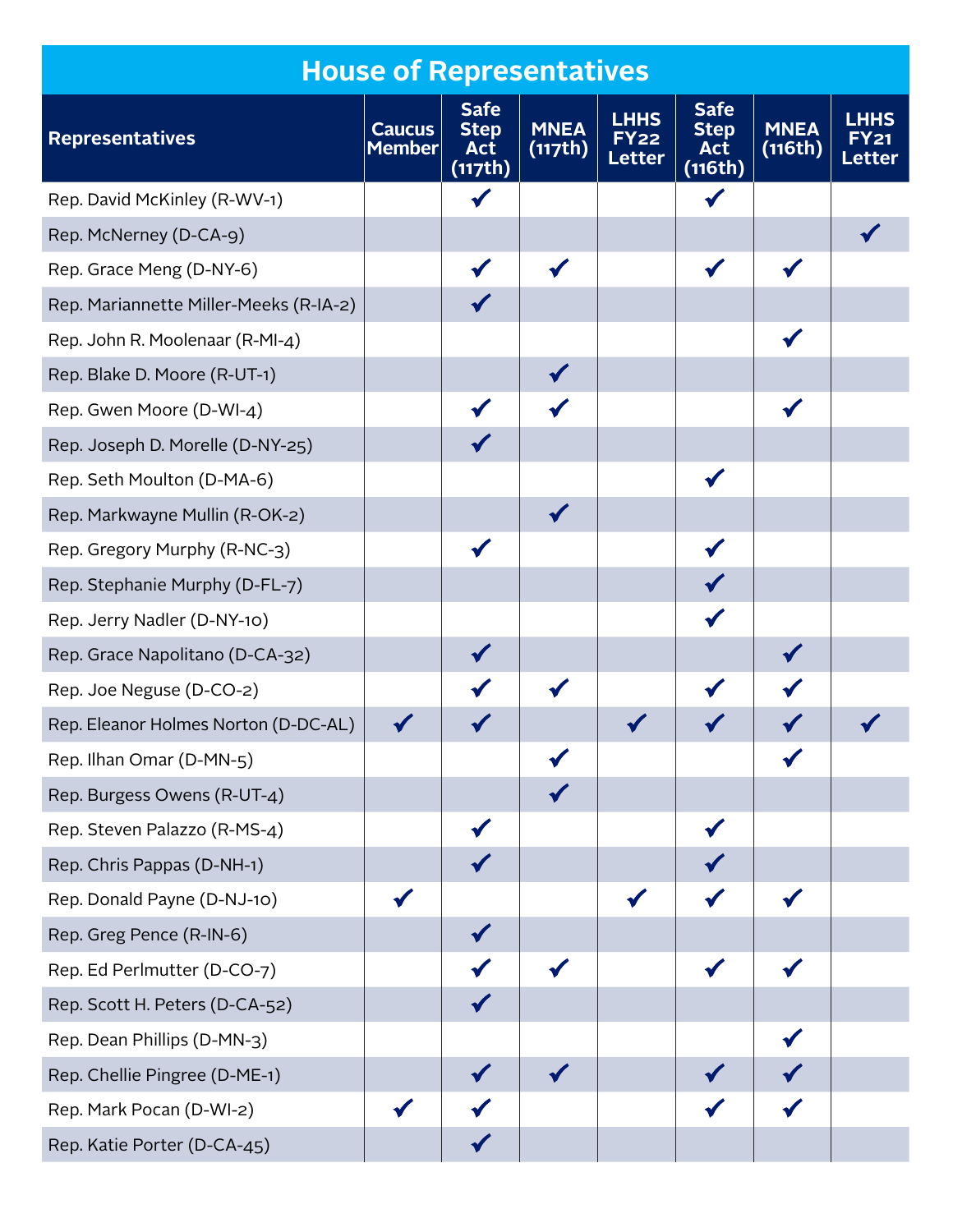|                                      | <b>House of Representatives</b> |                                                     |                        |                                             |                                                     |                        |                                       |
|--------------------------------------|---------------------------------|-----------------------------------------------------|------------------------|---------------------------------------------|-----------------------------------------------------|------------------------|---------------------------------------|
| <b>Representatives</b>               | <b>Caucus</b><br>Member         | <b>Safe</b><br><b>Step</b><br><b>Act</b><br>(117th) | <b>MNEA</b><br>(117th) | <b>LHHS</b><br><b>FY22</b><br><b>Letter</b> | <b>Safe</b><br><b>Step</b><br><b>Act</b><br>(116th) | <b>MNEA</b><br>(116th) | <b>LHHS</b><br>FY 21<br><b>Letter</b> |
| Rep. Bill Posey (R-FL-8)             |                                 |                                                     |                        |                                             |                                                     |                        |                                       |
| Rep. Ayanna Pressley (D-MA-7)        |                                 |                                                     |                        |                                             |                                                     |                        |                                       |
| Rep. David Price (D-NC-4)            |                                 |                                                     |                        |                                             |                                                     |                        |                                       |
| Rep. Jamie Raskin (D-MD-8)           |                                 |                                                     |                        |                                             |                                                     |                        |                                       |
| Rep. Kathleen Rice (D-NY-4)          |                                 |                                                     |                        |                                             |                                                     |                        |                                       |
| Rep. Deborah K. Ross (D-NC-2)        |                                 |                                                     |                        |                                             |                                                     |                        |                                       |
| Rep. Lucille Roybal-Allard (D-CA-40) |                                 |                                                     |                        |                                             |                                                     |                        |                                       |
| Rep. Raul Ruiz (D-CA-36)             |                                 |                                                     |                        |                                             |                                                     |                        |                                       |
| Rep. Dutch Ruppersberger (D-MD-2)    |                                 |                                                     |                        |                                             |                                                     |                        |                                       |
| Rep. Bobby Rush (D-IL-1)             |                                 |                                                     |                        |                                             |                                                     |                        |                                       |
| Rep. John Rutherford (R-FL-4)        |                                 |                                                     |                        |                                             |                                                     |                        |                                       |
| Rep. Tim Ryan (D-OH-13)              |                                 |                                                     |                        |                                             |                                                     |                        |                                       |
| Rep. Maria Elvira Salazar (R-FL-27)  |                                 |                                                     |                        |                                             |                                                     |                        |                                       |
| Rep. Mary Gay Scanlon (D-PA-5)       |                                 |                                                     |                        |                                             |                                                     |                        |                                       |
| Rep. Janice Schakowsky (D-IL-9)      |                                 |                                                     |                        |                                             |                                                     |                        |                                       |
| Rep. Adam Schiff (D-CA-28)           |                                 |                                                     |                        |                                             |                                                     |                        |                                       |
| Rep. Kim Schrier (D-WA-8)            |                                 |                                                     |                        |                                             |                                                     |                        |                                       |
| Rep. Austin Scott (R-GA-8)           |                                 |                                                     |                        |                                             |                                                     |                        |                                       |
| Rep. David Scott (D-GA-13)           |                                 |                                                     |                        |                                             |                                                     |                        |                                       |
| Rep. Terri Sewell (D-AL-7)           |                                 |                                                     |                        |                                             |                                                     |                        |                                       |
| Rep. Brad Sherman (D-CA-30)          |                                 |                                                     |                        |                                             |                                                     |                        |                                       |
| Rep. Mikie Sherrill (D-NJ-11)        |                                 |                                                     |                        |                                             |                                                     |                        |                                       |
| Rep. Mike Simpson (R-ID-2)           |                                 |                                                     |                        |                                             |                                                     |                        |                                       |
| Rep. Albio Sires (D-NJ-8)            |                                 |                                                     |                        |                                             |                                                     |                        |                                       |
| Rep. Adam Smith (D-WA-9)             |                                 |                                                     |                        |                                             |                                                     |                        |                                       |
| Rep. Christopher Smith (R-NJ-4)      |                                 |                                                     |                        |                                             |                                                     |                        |                                       |
| Rep. Lloyd Smucker (R-PA-11)         |                                 |                                                     |                        |                                             |                                                     |                        |                                       |
| Rep. Darren Soto (D-FL-9)            |                                 |                                                     |                        |                                             |                                                     |                        |                                       |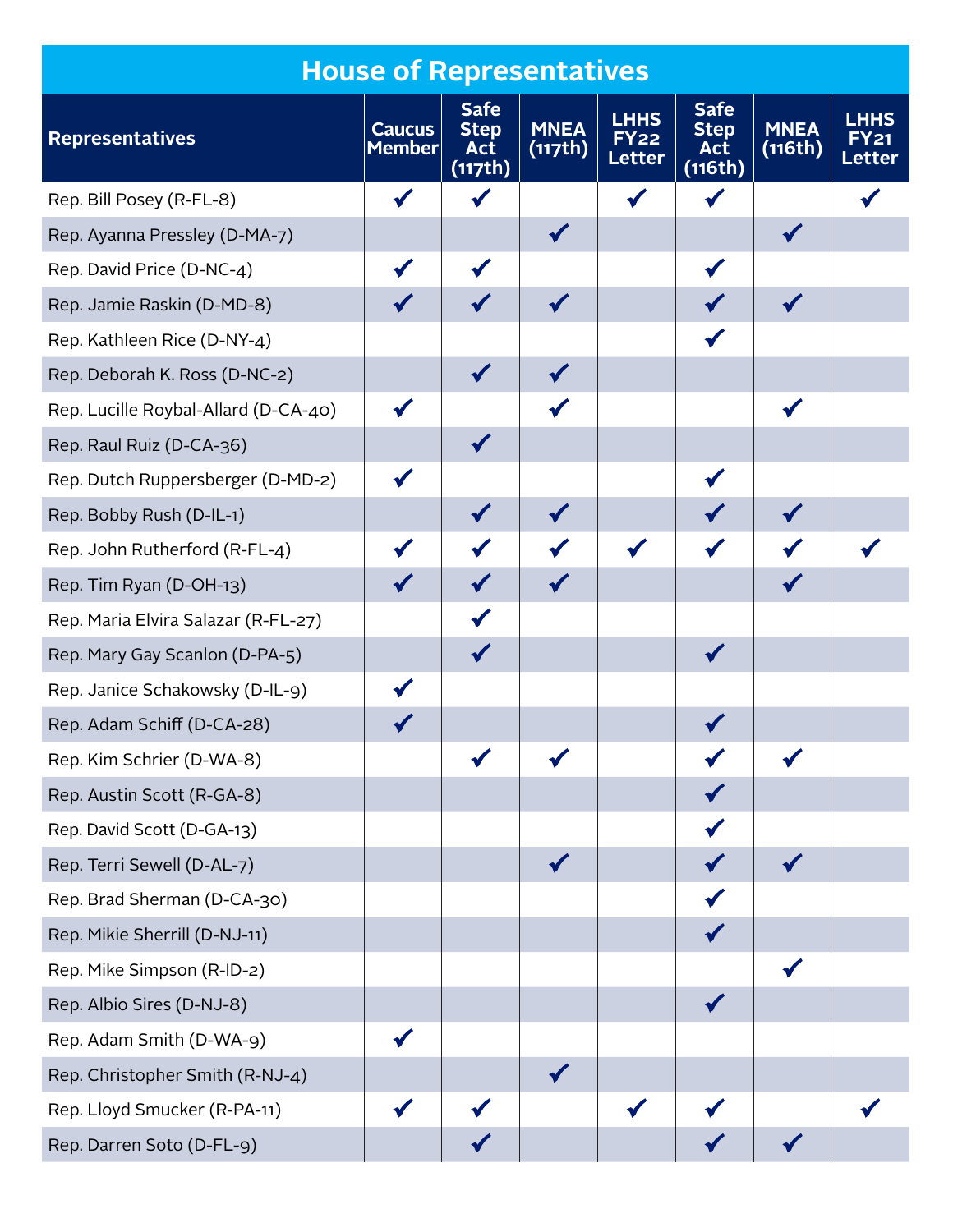|                                         | <b>House of Representatives</b> |                                                     |                        |                                             |                                                     |                        |                                       |
|-----------------------------------------|---------------------------------|-----------------------------------------------------|------------------------|---------------------------------------------|-----------------------------------------------------|------------------------|---------------------------------------|
| <b>Representatives</b>                  | <b>Caucus</b><br><b>Member</b>  | <b>Safe</b><br><b>Step</b><br><b>Act</b><br>(117th) | <b>MNEA</b><br>(117th) | <b>LHHS</b><br><b>FY22</b><br><b>Letter</b> | <b>Safe</b><br><b>Step</b><br><b>Act</b><br>(116th) | <b>MNEA</b><br>(116th) | <b>LHHS</b><br>FY 21<br><b>Letter</b> |
| Rep. Abigail Spanberger (D-VA-7)        |                                 |                                                     |                        |                                             |                                                     |                        |                                       |
| Rep. Jackie Speier (D-CA-14)            |                                 |                                                     |                        |                                             |                                                     |                        |                                       |
| Rep. Greg Stanton (D-AZ-9)              |                                 |                                                     |                        |                                             |                                                     |                        |                                       |
| Rep. Elise Stefanik (R-NY-21)           |                                 |                                                     |                        |                                             |                                                     |                        |                                       |
| Rep. Gregory Steube (R-FL-17)           |                                 |                                                     |                        |                                             |                                                     |                        |                                       |
| Rep. Haley Stevens (D-MI-11)            |                                 |                                                     |                        |                                             |                                                     |                        |                                       |
| Rep. Chris Stewart (R-UT-2)             |                                 |                                                     |                        |                                             |                                                     |                        |                                       |
| Rep. Steve Stivers (R-OH-15)            |                                 |                                                     |                        |                                             |                                                     |                        |                                       |
| Rep. Marilyn Strickland (D-WA-10)       |                                 |                                                     |                        |                                             |                                                     |                        |                                       |
| Rep. Thomas R. Suozzi (D-NY-3)          |                                 |                                                     |                        |                                             |                                                     |                        |                                       |
| Rep. Eric Swalwell (D-CA-15)            |                                 |                                                     |                        |                                             |                                                     |                        |                                       |
| Rep. Mark Takano (D-CA-41)              |                                 |                                                     |                        |                                             |                                                     |                        |                                       |
| Rep. Bennie Thompson (D-MS-2)           |                                 |                                                     |                        |                                             |                                                     |                        |                                       |
| Rep. Glenn Thompson (R-PA-15)           |                                 |                                                     |                        |                                             |                                                     |                        |                                       |
| Rep. Mike Thompson (D-CA-5)             |                                 |                                                     |                        |                                             |                                                     |                        |                                       |
| Rep. Dina Titus (D-NV-1)                |                                 |                                                     |                        |                                             |                                                     |                        |                                       |
| Rep. Rashida Tlaib (D-MI-13)            |                                 |                                                     |                        |                                             |                                                     |                        |                                       |
| Rep. Paul Tonko (D-NY-20)               |                                 |                                                     |                        |                                             |                                                     |                        |                                       |
| Rep. David Trone (D-MD-6)               |                                 |                                                     |                        |                                             |                                                     |                        |                                       |
| Rep. Michael Turner (R-OH-10)           |                                 |                                                     |                        |                                             |                                                     |                        |                                       |
| Rep. Lauren Underwood (D-IL-14)         |                                 |                                                     |                        |                                             |                                                     |                        |                                       |
| Rep. Jefferson Van Drew (D-NJ-2)        |                                 |                                                     |                        |                                             |                                                     |                        |                                       |
| Rep. Filemon Vela (D-TX-34)             |                                 |                                                     |                        |                                             |                                                     |                        |                                       |
| Rep. Nydia Velazquez (D-NY-7)           |                                 |                                                     |                        |                                             |                                                     |                        |                                       |
| Rep. Ann Wagner (R-MO-2)                |                                 |                                                     |                        |                                             |                                                     |                        |                                       |
| Rep. Jackie Walorski (R-IN-2)           |                                 |                                                     |                        |                                             |                                                     |                        |                                       |
| Rep. Michael Waltz (R-FL-6)             |                                 |                                                     |                        |                                             |                                                     |                        |                                       |
| Rep. Debbie Wasserman Schultz (D-FL-23) |                                 |                                                     |                        |                                             |                                                     |                        |                                       |